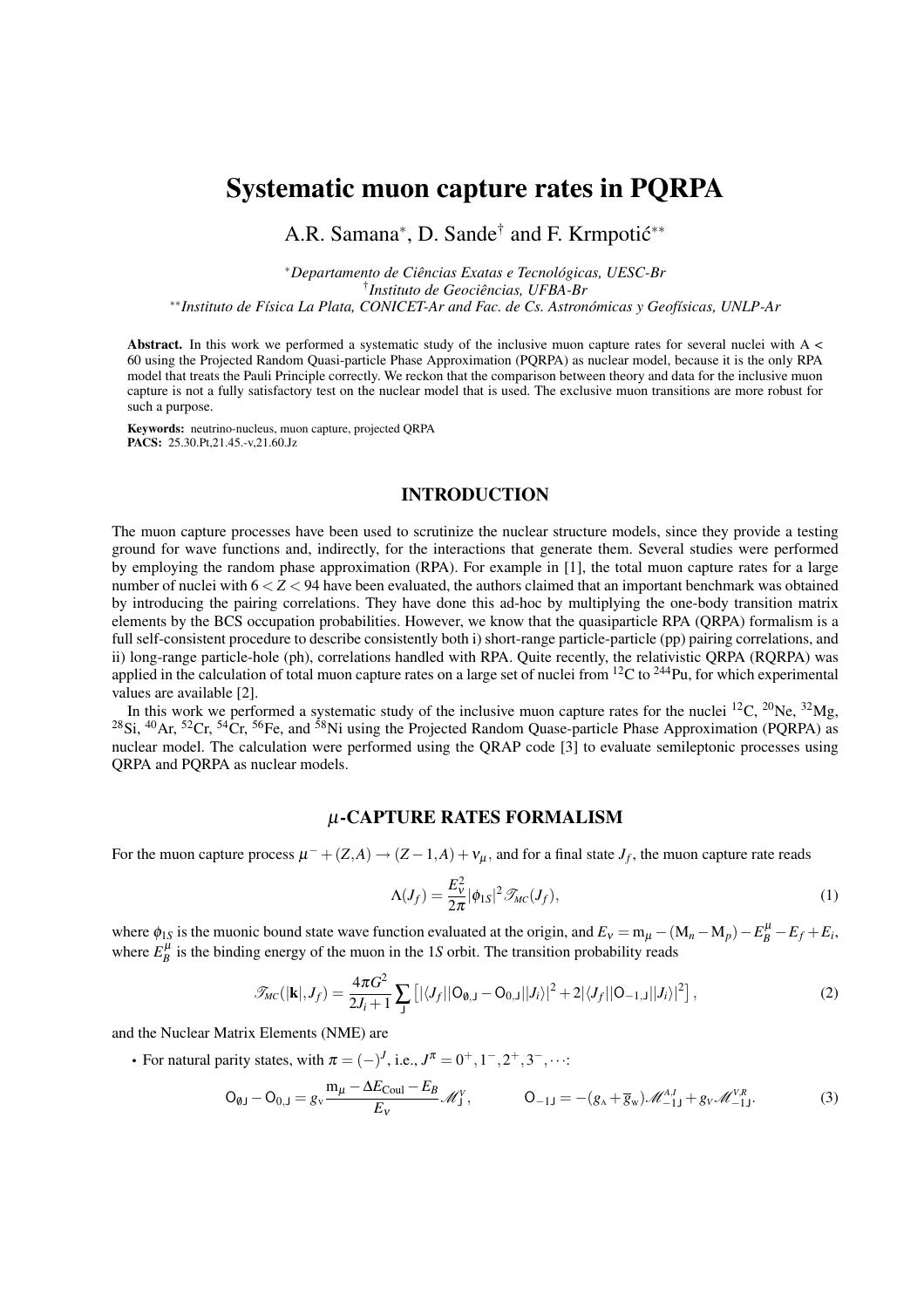

FIGURE 1. *Left*: Theoretical/experimental quotient IMCR for  $t = 0$ ,  $g_A = -1$ ,  $\chi^2 = 44.6$  in PQRPA; *Right*: Same for  $t = 0$ ,  $g_A =$  $-1.135, \chi^2 = 24.3$  in PQRPA.

• For unnatural parity states, with  $\pi = (-)^{J+1}$ , i.e.,  $J^{\pi} = 0^{-}, 1^{+}, 2^{-}, 3^{+}, \cdots$ 

$$
O_{\emptyset J} - O_{0,J} = g_A \mathscr{M}_J^A + (g_A + \overline{g}_A - \overline{g}_P) \mathscr{M}_{0J}^A, \qquad O_{-1J} = -(g_A + \overline{g}_w) \mathscr{M}_{-1J}^{A,R} - g_V \mathscr{M}_{-1J}^{V,I}.
$$
 (4)

where  $G = (3.04545 \pm 0.00006) \times 10^{-12}$  is the Fermi coupling constant (in natural units) and  $g_V = -g_A = 1$ : vector and axial-vector effective coupling constants. The other effective coupling constants *g* are given in Ref.[4].

The CVC relates the vector-current pieces of the operator  $O_\alpha = (\mathbf{0}, iO_\emptyset) = J_\alpha e^{-i\mathbf{k} \cdot \mathbf{r}}$ , as  $\mathbf{k} \cdot \mathbf{O}^\vee \equiv \kappa O_0^\vee = \tilde{k}_\emptyset O_\emptyset^\vee$ , with  $\tilde{k}_\emptyset = k_\emptyset - \Delta E_{\text{Coul}} + \Delta M$ , where  $\Delta E_{\text{Coul}} \cong \frac{6e^2Z}{5R} \cong 1.45ZA^{-1/3}$  MeV, is the Coulomb energy difference between the initial and final nuclei, ∆M = M*<sup>n</sup>* − M*<sup>p</sup>* = 1.29 MeV: neutron-proton mass difference. The consequence of the CVC relation is the substitution:  $g_V \mathcal{M}_{0J}^V - \overline{g}_V \mathcal{M}_{J}^V \rightarrow \frac{\tilde{k}_0}{\kappa} g_V \mathcal{M}_{J}^V = g_V \frac{m_\mu - \Delta E_{Coul} - E_B}{E_V} \mathcal{M}_{J}^V$ , employed to obtain (4) with  $\tilde{k}_\theta = m_\mu - \Delta E_{\text{Coul}} - E_B$  and  $\kappa = E_v$  for natural parity states. The Nuclear Operators read

$$
\mathcal{M}_{J}^{V} = j_{J}(\rho)Y_{J}(\hat{\mathbf{r}}) , \quad \mathcal{M}_{mJ}^{V} = \mathbf{M}^{-1} \sum_{L\geq 0} i^{J-L-1} F_{LJm} j_{L}(\rho) [Y_{L}(\hat{\mathbf{r}}) \otimes \nabla]_{J},
$$
  

$$
\mathcal{M}_{J}^{A} = \mathbf{M}^{-1} j_{J}(\rho) Y_{J}(\hat{\mathbf{r}}) (\sigma \cdot \nabla) , \quad \mathcal{M}_{mJ}^{A} = \sum_{L\geq 0} i^{J-L-1} F_{LJm} j_{L}(\rho) [Y_{L}(\hat{\mathbf{r}}) \otimes \sigma]_{J}
$$

where  $F_{\text{LJ}m} = (-)^{1+m}(1, -m\text{J}m|\text{L}0)$ , M is the nucleon mass, and  $\rho = |\textbf{k}|r$ .

## NUMERICAL RESULTS

For the set of nuclei were adopted the single-particle energies of the self-consistent calculation performed by Marketin *et al.* [2]. The BCS or PBCS equations were solved in these s.p. spaces adjusting the parameters  $v_s^{pair}(p)$  and  $v_s^{pair}(n)$ with the procedure of Ref. [5]. The QRPA and PQRPA calculations were performed using a residual δ-force residual interaction with variable particle-particle (*pp*) channel coupling  $t = v_t^{pp}/v_s^{pair}$ . The parameters for the particle-hole (*ph*) channel coupling are  $v_s^{ph} = 27$  and  $v_t^{ph} = 64$  (in MeV fm<sup>3</sup>). These values were fitted to <sup>48</sup>Ca from a systematic study of the GT resonances [6]. The *t*-parameter corresponding to the particle-particle (*pp*) channel coupling, responsible for the known collapse effect of QRPA, is setting to  $t = 0$ , as the more reasonable value after several tests. The results for the Inclusive Muon Capture Rates (IMCR) are shown in Fig. 1.

An agrement for the ground state energies in  $\beta^{\pm}$ -decay and  $\varepsilon$  electron capture data nuclei is obtained when the parameter of pp-channel *t* is totally switched off, i.e,  $t = 0$ . Only for <sup>12</sup>C, this g.s. energy shows a notable variation for